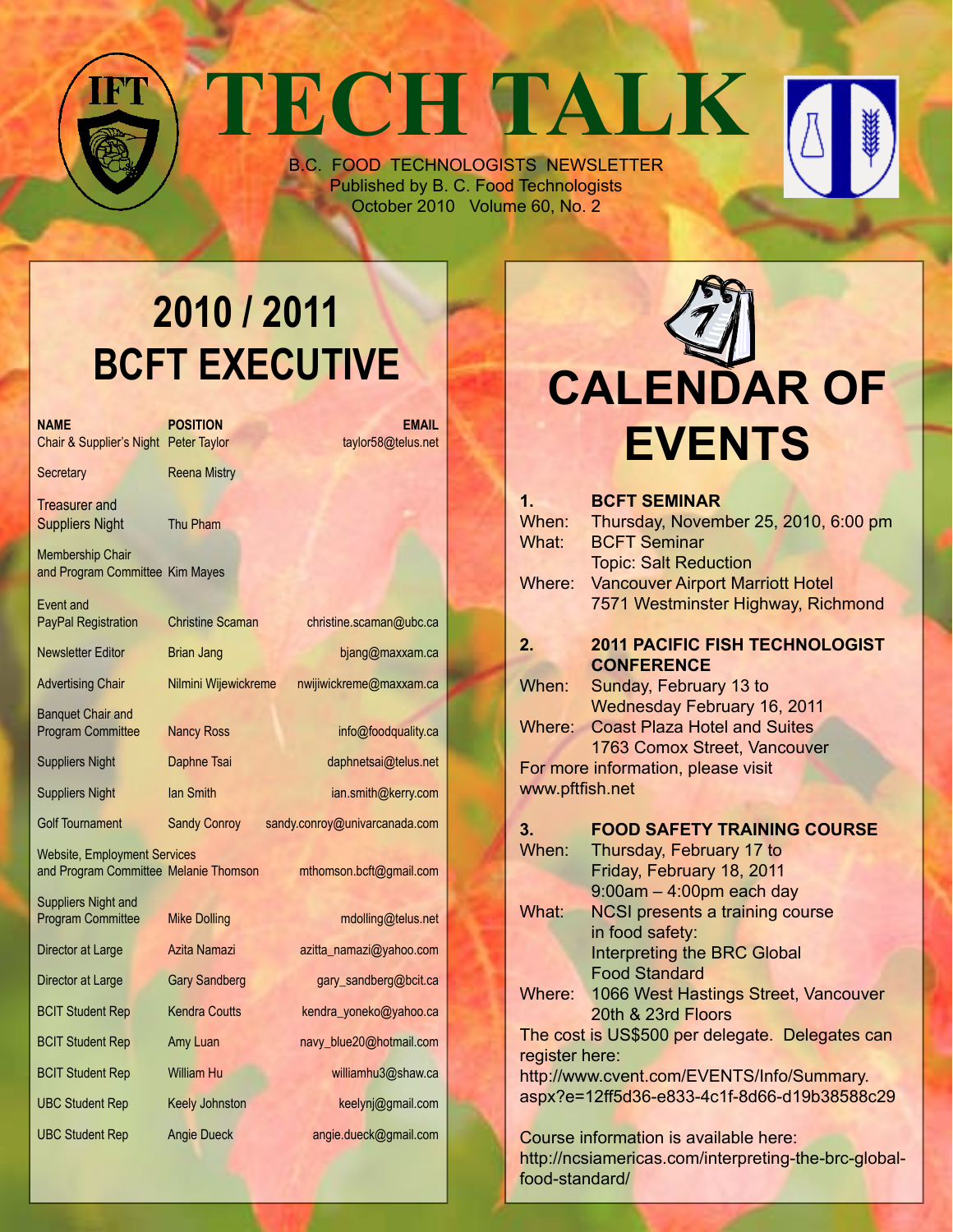October 2010, Vol. 60, No. 2 PAGE TWO

### **Message from the Chair**

Another BCFT session is about to start. The AGM was held on September 29th, 2010 at the Delta Burnaby Hotel. At that meeting, we ratified the new executive slate and reviewed finances, awards and events from our previous year.

With food safety now being at the forefront of all consumers, the demands for solid technical expertise on Food Manufacturer's and their Quality Assurance professionals with be higher than ever. As an association of like-minded professionals the BCFT is in a unique position to provide excellent networking opportunities for Technologists and Quality Assurance providers in the food industry.

This year will have a dynamic and informative program series with some events announced at AGM. We are also hoping to add a social networking event for 'new' food science professionals to become involved in our association.

Food technologists have never been more appreciated. As an association, we hope to provide you with the tools to assist you in your careers. Take advantage of your association and executive committee! To all the members of BCFT, please get involved this year. Attend the events, visit our webpage frequently, and contact your executive. If you need more from your association, do not hesitate to ask. Let's have a great year.

Sincerely,

Peter Taylor

2010/2011 Chair BCFT



## *BCFT Fall Technical Seminar: Salt Reduction*

Salt's ability to preserve food was a foundation of civilization. It eliminated the dependence on the seasonal availability of food and it allowed travel over long distances. Sodium is an element found in table salt and in many foods in our diet. Some sodium is naturally occurring, but most of it is added to food mainly in the form of salt for a variety of reasons, e.g. to add flavour, ensure food safety and perform many functions related to the texture and structure of foods.

Sodium is an essential nutrient, but while the body needs some sodium to function, too much may lead to high blood pressure, a major risk factor for stroke, heart disease and kidney disease. Heart disease and stroke are leading causes of death and disability in Canada.

Sodium consumption in Canada is currently at an average of 3,400mg/day. Health Canada released the Sodium Reduction Strategy for Canada in July 2010. Recognizing that Canadians consume more than twice the amount of sodium they need The Sodium Reduction Strategy for Canada recommends an interim sodium intake goal of a population average of 2,300 mg of sodium per day to be achieved by 2016.With the Canadian Food Industry under pressure to reach this goal, salt reduction will be a key factor for food manufacturers and suppliers when developing and re-formulating products.

Join the BCFT Fall Technical Seminar on Salt Reduction and listen to our two key speakers discuss the main aspects of salt reduction.

#### **Dr. Susan Barr**

Professor, Food Nutrition and Health, UBC *Essential Information for Industry, Sodium: Setting the Context* **Dr. Gary Sandberg**

Program Head, Food Technology, BCIT *Overcoming the Technical Challenges of Reduced Salt Formulations*

| Date:                                                                              | Thursday November 25th                                                        |  |
|------------------------------------------------------------------------------------|-------------------------------------------------------------------------------|--|
| Location:                                                                          | <b>Vancouver Airport Marriott Hotel</b><br>7571 Westminster Highway, Richmond |  |
| Time:                                                                              | Registration 6:00 PM<br>Meeting will begin at 6:30 PM                         |  |
| Cost:                                                                              | Members \$25<br>Students \$15<br>Non-members and at door \$35                 |  |
| For face a base of a book that a compact the decomposition of the compact of a set |                                                                               |  |

Refreshments will be served between the speakers. Please register by PayPal.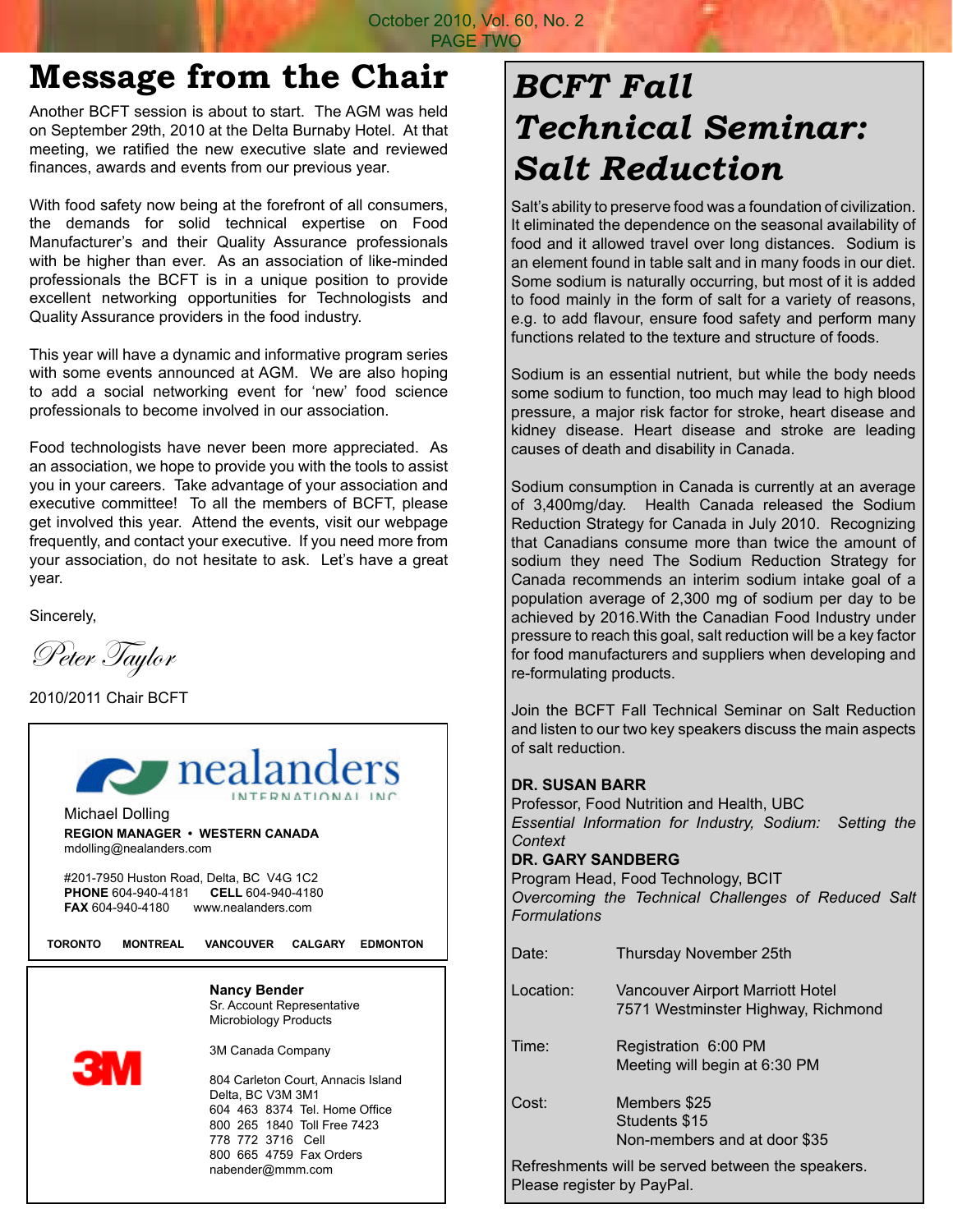#### October 2010, Vol. 60, No. 2 PAGE THREE

## **Report from the 2010 IFT Annual Meeting**

#### **By Stella Lukman**

On July 17-20, 2010, IFT conducted its annual meeting in Chicago, IL which was attended by food scientists and food industries from nearly 80 countries. The annual meeting began with the IFT award celebration and networking reception where food scientists from around the world can interact and share their experiences and research with each other to broaden their knowledge. I was very fortunate to be given a chance to attend the 2010 IFT Annual Meeting for the second time as a session monitor, an experience which included a partially funded travel grant from BCFT, free registration, and a complimentary shared room from IFT during the conference.



During this annual meeting, students were able to attend various scientific sessions, symposium and poster sessions with topics covering food engineering, food chemistry and additives, food microbiology, muscle food and product development division. IFT also supported student research through the IFT Student Association (IFTSA) by conducting various competitions. These competitions included IFTSA undergraduate research, IFSTA Disney Product Development, and developing solutions for developing countries, and an oral presentation competition.

From the exhibition hall, students were able to see many booths and network with representatives from food industries, such as Kraft, Frito Lays, Pepsi Cola, General Mills and TIC Gum. In addition, students were also given an opportunity to have an on-site private interview for job seekers through the IFT Employment Bureau.

In my second year joining the IFT annual conference, I met my colleagues, professors and food scientists from various universities around the world that I had met last year. I began to seek some information about good universities and education opportunities for my masters degree in the future. I feel very fortunate and I am very grateful to BCFT that I had been given a chance to go to the IFT 2010 Annual Meeting as it helped broaden my view as a new graduate about my future career in the food science field around the world.

*Stella Lukman attended the IFT Annual Meeting 2010 at McCormick Place in Chicago.*



ANNUAL MEETING + FOOD EXPO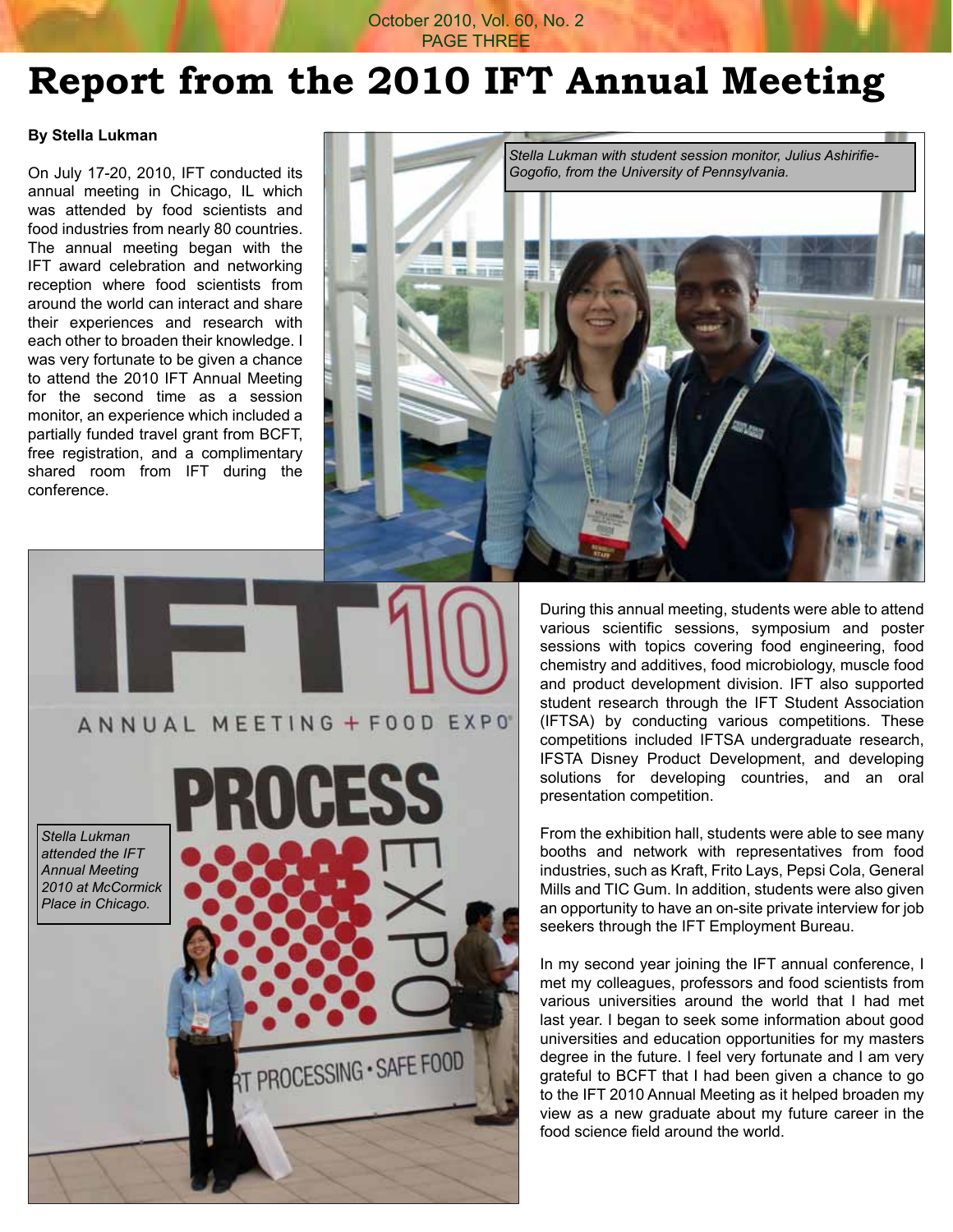

## **For Employers & Job Searchers**

 BCFT sponsors 'no-charge' job postings and resume postings on our website. Please ensure the posting is in pdf or word document form. Optionally, we can provide a form for the job posting.

 Check out the current positions available at this link. http://bcft.ca/Positions\_available.htm

 For more information or to post a job, contact Melanie Thomson at webmaster@bcft.ca



### *Think About Advertising in Tech Talk*

 You can't afford to miss this opportunity to advertise with us!

*Tech Talk* is published approximately nine times a year by the British Columbia Food Technologists Association (BCFT). As the official publication of the association, *Tech Talk*  reaches the local audience of individuals in the Food Science and Technology profession - your ad in *Tech Talk* will keep you on top of our readership of more than 300 individuals. For complete details on placing your ad in Tech Talk, contact:

Nilmini Wijewickreme, Maxxam Analytics 4606 Canada Way, Burnaby, BC, V5G 1K5 Tel: 604-734-7276 | Fax: 604-731-2386 E-mail: nwijewickreme@maxxam.ca

 We accept ready-to-print copy of your ad in PDF or TIFF format in color or black and white, or a hard copy of business cards. The advertisements also can be sent via e-mail in any sort of digital format. For example, a high-resolution (300 dpi or better) scanned copy, or digital format (e.g., EPS or PDF) of the ad.

| Business card                          | $(4" \times 2")$  | \$30     |
|----------------------------------------|-------------------|----------|
| Page Sponsor                           | $(8" \times 2")$  | \$50     |
| 1⁄4 Page Sponsor                       | $(4" \times 5")$  | \$60     |
| 1/2 Page Sponsor                       | $(4" \times 10")$ | \$90     |
| <b>Full Page Sponsor</b>               | $(8" \times 10")$ | \$150    |
| Pates indicated are an ner issue basis |                   | Discount |

*Rates indicated are on per issue basis. Discounts up to 10% are available for advertising in multiple issues.*

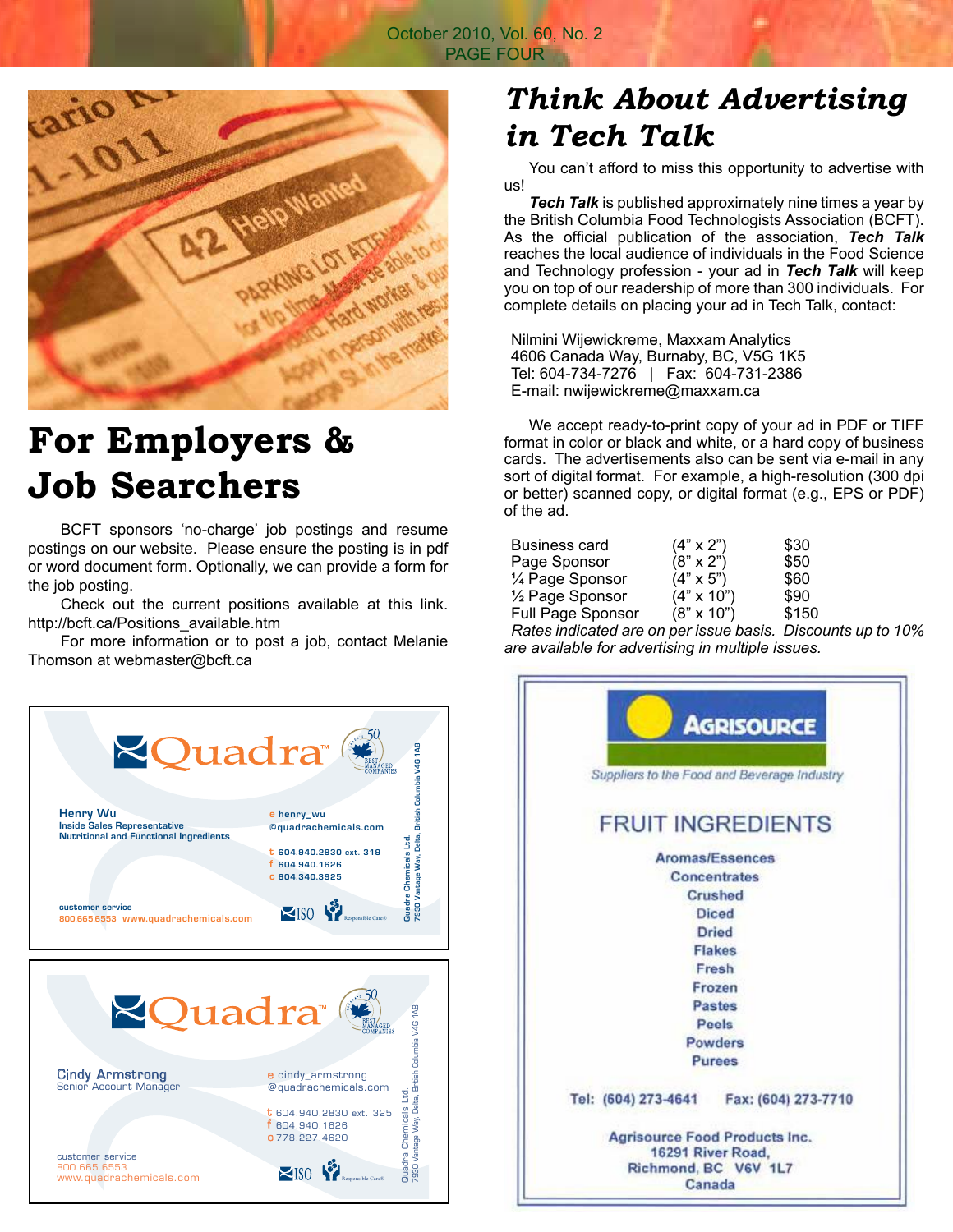## **2010 BCFT AGM**

**By Mike Dolling**

The BCFT Annual General Meeting was held at the Delta Hotel, Burnaby on Wednesday September 29th. The event was well attended with over 40 members present, taking part in the networking and formal AGM meeting.

Presentations were made on the main activity areas – Introduction/Chair/New Executive (Peter Taylor), Finance (Thu Pham), Awards (Anne McCannel), and Program (Mike Dolling).

Thanks to all those who attended and took part in the event!

**Sandy Conroy** Sales Representative Food and Pharmaceuticals

**Univar Canada Ltd.** 9800 Van Horne Way Richmond, BC V6X 1W5

Tel 604 273 1441 Cell 604 813 9996 Fax 604 231 5294

TF 1 800 663 9628 (BC Only) sandy.conroy@univarcanada.com www.univarcanada.com

#### corporation *Dennis McTavish Account Manager tel: 604.575.3188 fax: 604.575.3184*

|                                              | $\cdots$                      |                |
|----------------------------------------------|-------------------------------|----------------|
| 18663-60A Avenue<br>Surrey, British Columbia | cell:                         | 778.839.1432   |
|                                              | TF.                           | 1.800.268.6798 |
|                                              | dennis@dempseycorporation.com |                |
| Canada V3S 7P4                               | www.dempseycorporation.com    |                |

Dempsey



#### **Lucie Nicholls** General Manager

#212-1515 Broadway Street Port Coquitlam, BC V3C 6M2 Canada

Tel: 604-468-9800 Toll Free: 1-866-468-9800 Fax: 604-468-9801 Cell: 604-866-9804 www.carmiflavors.com lucienicholls@carmiflavors.com



#### **Expertise in Food Analysis**

- Microbiology
- Food Chemistry
- **Nutritional Labelling**
- **Residue Testing** ×,
- **Environmental Monitoring**

Tel: 604 734 7276 Toll free: 1 800 665 8566 foodsafety-yvr@maxxamanalytics.com

Saturated Fat Trans Fat Cholesterol Sodium otassium<br><sup>120</sup> <sup>115</sup>  $120$ 















www.maxxam.ca